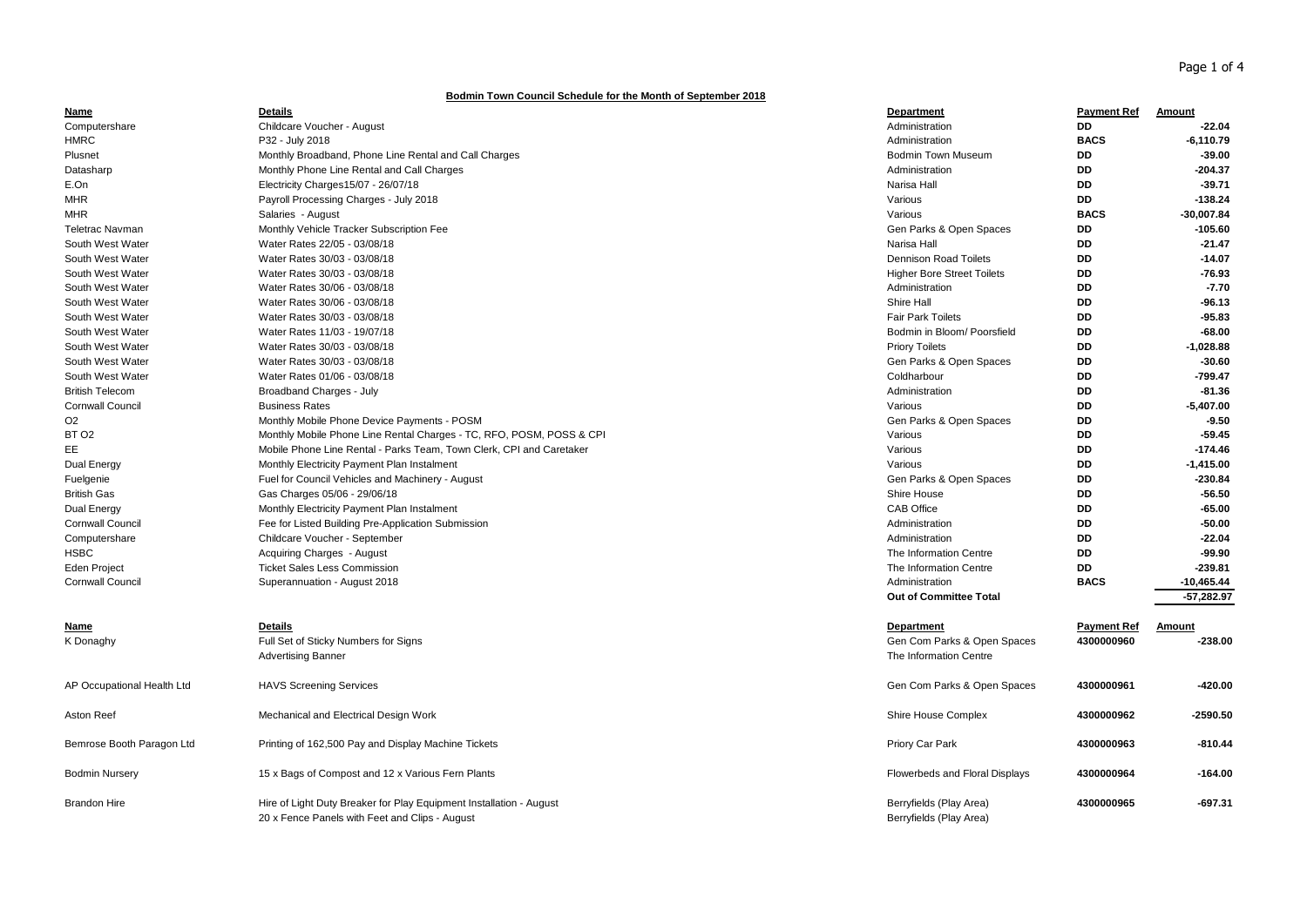## Page 2 of 4

| <b>Complete Business Solutions Ltd</b> | Various Health and Safety Items for First Aid Boxes                                                | Gen Com Parks & Open Spaces                                              | 4300000966 | $-95.69$   |
|----------------------------------------|----------------------------------------------------------------------------------------------------|--------------------------------------------------------------------------|------------|------------|
| <b>BTE Services Ltd</b>                | Collection of 4 x Sharps Bins                                                                      | General Public Conveniences                                              | 4300000967 | $-67.20$   |
| <b>Burncoose Nurseries</b>             | Various Bedding Plants                                                                             | Flowerbeds and Floral Displays                                           | 4300000968 | $-342.79$  |
| Classic Fire Ltd<br>Classic Fire Ltd   | Annual Fire Alarm Servicing Fee<br>Replacement of 7 x Emergency Lights                             | Shire Hall<br>Shire House Complex                                        | 4300000969 | $-1076.40$ |
| Local World Ltd                        | Advertising of AGM in Local Newspaper                                                              | <b>Bodmin Town Museum</b>                                                | 4300000970 | $-39.78$   |
| <b>Cormac Solutions Ltd</b>            | Monthly Cleaning Contract Charges<br>Fuel for Council Vehicles 30/07 - 26/08/18                    | <b>General Public Conveniences</b><br>Gen Com Parks & Open Spaces        | 4300000971 | $-2429.44$ |
| <b>Cornwall Staff Agency</b>           | Hire of Agency Caretaker Week Ending 11/08/18                                                      | Shire House Complex                                                      | 4300000972 | -546.12    |
| Cornwall Window Cleaning               | Cleaning of Windows                                                                                | The Information Centre                                                   | 4300000973 | $-72.50$   |
| Cornwall Training & Consultancy Ltd    | 3 x Places on IOSH Health and Safety Training Course - POSM.POSS & PA                              | Gen Com Parks & Open Spaces                                              | 4300000974 | $-1404.00$ |
| The Cumbria Clock Company Ltd          | Annual Servicing of Mount Folly and St Lawrence's Clocks                                           | <b>Town Clocks</b>                                                       | 4300000975 | -348.00    |
| <b>DWN Ltd</b>                         | Items for Resale                                                                                   | The Information Centre                                                   | 4300000976 | $-154.76$  |
| Datasharp UK Ltd                       | Telephone System Maintenance Contract Charges 24/09 - 23/11/18                                     | The Information Centre/Administration                                    | 4300000977 | $-193.94$  |
| National Association of Local Councils | Local Councils Award Scheme Registration                                                           | General Mayoral & Civic                                                  | 4300000978 | $-60.00$   |
| Duchy Cemetery's Ltd                   | Preparation of Grave for Burial - 10/09/18                                                         | Gen Com Parks & Open Spaces                                              | 4300000979 | $-385.00$  |
| E.On - Unmetered supplies              | Electricity Charges for Pay & Display Machines - August                                            | Priory Car Park                                                          | 4300000980 | $-76.70$   |
| Fentongollan Farm                      | 46 x Bags of Various Type Flower Bulbs                                                             | Flowerbeds and Floral Displays                                           | 4300000981 | $-1566.42$ |
| Fleurtations                           | Delivery of Flower Bouquet                                                                         | General Mayoral & Civic                                                  | 4300000982 | $-30.00$   |
| Hydroscand                             | Repairs to Trailer Hydraulic Coupling                                                              | Gen Com Parks & Open Spaces                                              | 4300000983 | $-27.43$   |
| Ricoh UK Ltd                           | Quarterly Photocopier Usage and Leasing Charges<br>Quarterly Photocopier Usage and Leasing Charges | <b>Bodmin Town Museum</b><br>The Information Centre                      | 4300000984 | -544.80    |
| Jewson Limited<br>Jewson Limited       | 6 x Bags of Cold Pour Tarmac<br>2 x Pairs of Safety Gloves                                         | Priory Car Park<br>Gen Com Parks & Open Spaces                           | 4300000985 | $-70.89$   |
| <b>KBM Fire Safety Services</b>        | Fire Safety Review and Report                                                                      | Gen Com Parks & Open Spaces/Shire<br>House/Shire Hall/Bodmin Town Museum | 4300000986 | $-250.00$  |
| <b>Kestrel Guards</b>                  | Guard Cover for Room Bookings 10/08 - 07/09/18                                                     | Shire House Complex                                                      | 4300000987 | $-342.60$  |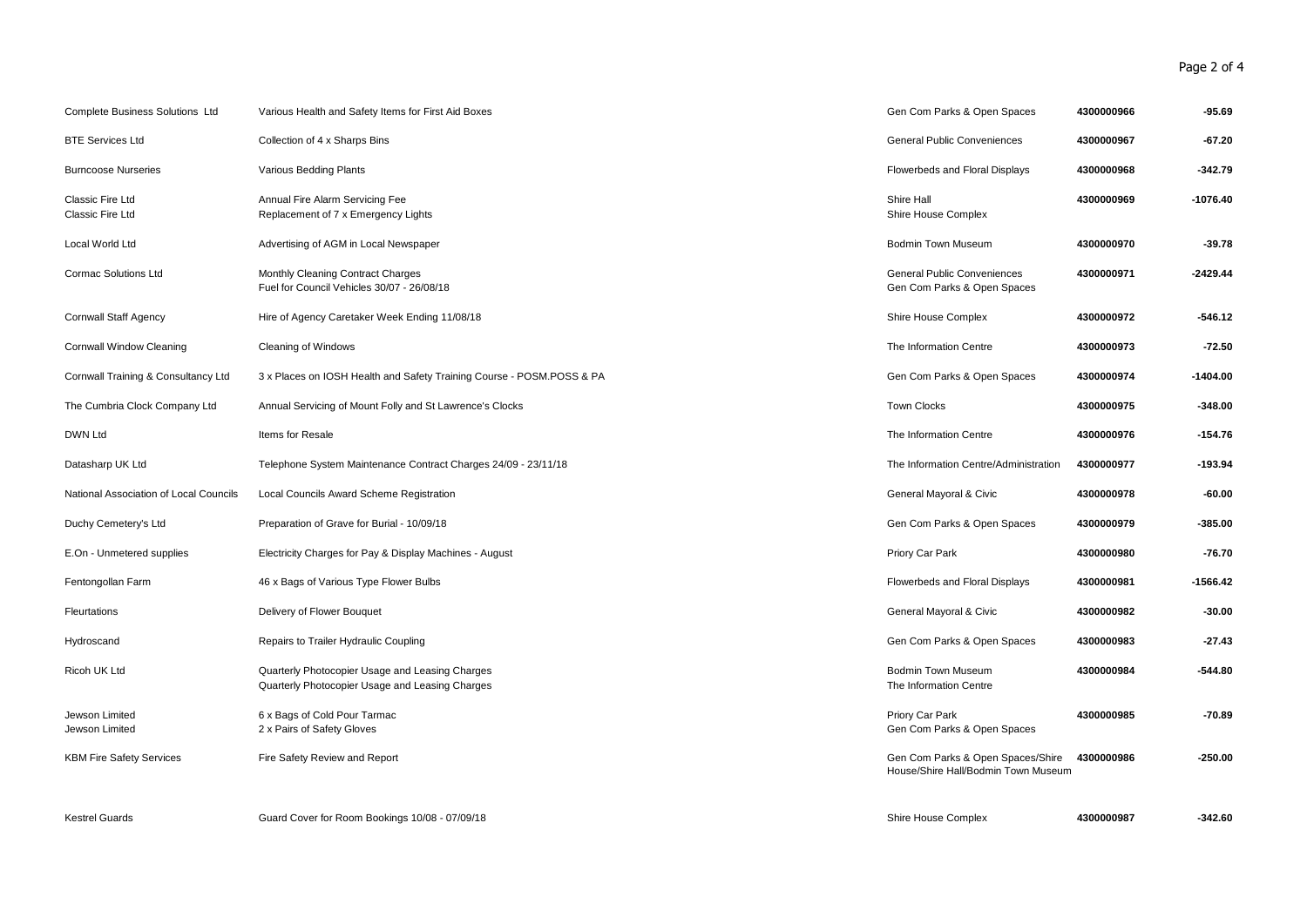Guard Patrols for Narisa Hall 17/08 - 07/09/18

| The Lighthouse                         | 3 x Light Bulbs                                                                                                                                                                | The Information Centre                                                                         | 4300000988 | $-19.85$   |
|----------------------------------------|--------------------------------------------------------------------------------------------------------------------------------------------------------------------------------|------------------------------------------------------------------------------------------------|------------|------------|
| Mason Kings                            | 2 x Mesh Guards for John Deere 4066r Tractor                                                                                                                                   | Gen Com Parks & Open Spaces                                                                    | 430000989  | -558.00    |
| Officesmart                            | Various Stationery<br>4 x USB Mobile Charges, 1 x Phone Case and 12 x Packs of Heavy Duty Swarfega Wipes<br>1 x A3 Laminator and 12 x Pen Refills<br>Various Cleaning Supplies | Administration<br>Gen Com Parks & Open Spaces<br>The Information Centre<br>Shire House Complex | 4300000990 | $-394.54$  |
| <b>Pentland Plants Ltd</b>             | 8 x Trays of Various Type Bedding Plants                                                                                                                                       | Gen Com Parks & Open Spaces                                                                    | 4300000991 | $-310.26$  |
| Performing Right Society Ltd           | Annual Music Licence Renewal Fee                                                                                                                                               | Shire House Complex                                                                            | 4300000992 | $-212.44$  |
| Phoenix Print (Bodmin) Ltd             | Printing of 20 x Purchase Order Books                                                                                                                                          | Administration                                                                                 | 4300000993 | $-322.80$  |
| Trade UK                               | 2 x Rolls of Orange Barrier Fencing                                                                                                                                            | General Mayoral & Civic                                                                        | 4300000994 | $-47.98$   |
| <b>SSE Contracting Ltd</b>             | Routine Street Lighting Maintenance Charges April - September                                                                                                                  | Gen Com Parks & Open Spaces                                                                    | 4300000995 | $-356.40$  |
| G4S Cash Solutions (UK) Limited        | Cash Collection and Processing Charges - October                                                                                                                               | Priory Car Park                                                                                | 4300000996 | $-465.12$  |
| SUEZ Recycling and Recovery UK Ltd     | Trade and Recycling Waste Collections - August                                                                                                                                 | Shire House Complex                                                                            | 4300000997 | $-94.36$   |
| South West Loos                        | Hire of Portable Toile Unit and 2 x Service Visits - August                                                                                                                    | Poorsfield                                                                                     | 4300000998 | $-52.80$   |
| Southwest Gutter Vac Services          | Clearing of Gutters and Washing of Fascias                                                                                                                                     | Narisa Hall                                                                                    | 4300000999 | -500.00    |
| Spot On Supplies Itd                   | Various Cleaning and Domestic Supplies                                                                                                                                         | Shire House Complex                                                                            | 4300001000 | -101.99    |
| Steve Andrews Tyres Ltd                | Supply and Fitting of Replacement Tyre - Kubota G26 Mower                                                                                                                      | Gen Com Parks & Open Spaces                                                                    | 4300001001 | $-74.58$   |
| <b>Tobar Group Trading Ltd</b>         | Items for Resale                                                                                                                                                               | The Information Centre                                                                         | 4300001002 | -323.47    |
| Town End Glass                         | Replacement of Toughened Glass Panel - Vandalism                                                                                                                               | <b>Bus Shelters</b>                                                                            | 4300001003 | $-212.00$  |
| <b>Turnaround Cleaning</b>             | Cleaning Services for Offices, Meeting Rooms and Facilities - August                                                                                                           | Shire House Complex                                                                            | 4300001004 | $-1117.80$ |
| Universal Mail UK Ltd                  | 100 x International Postcard Stamps                                                                                                                                            | The Information Centre                                                                         | 4300001005 | $-112.00$  |
| Viridor Waste Management Ltd           | Hire of Skip and 2 x Collections of Waste - August                                                                                                                             | Gen Com Parks & Open Spaces                                                                    | 4300001006 | $-751.96$  |
| <b>ADP Diamex</b><br><b>ADP Diamex</b> | Repairs to Husqvarna and Stihl Brushcutters<br>5 Litres of Two Stroke                                                                                                          | Gen Com Parks & Open Spaces<br>Gen Com Parks & Open Spaces                                     | 4300001007 | -230.36    |
| <b>Lorna Wiles Textiles</b>            | Items for Resale                                                                                                                                                               | The Information Centre                                                                         | 4300001008 | $-28.37$   |
| <b>Yellow Publications Ltd</b>         | Items for Resale                                                                                                                                                               | The Information Centre                                                                         | 4300001009 | $-53.20$   |

Page 3 of 4